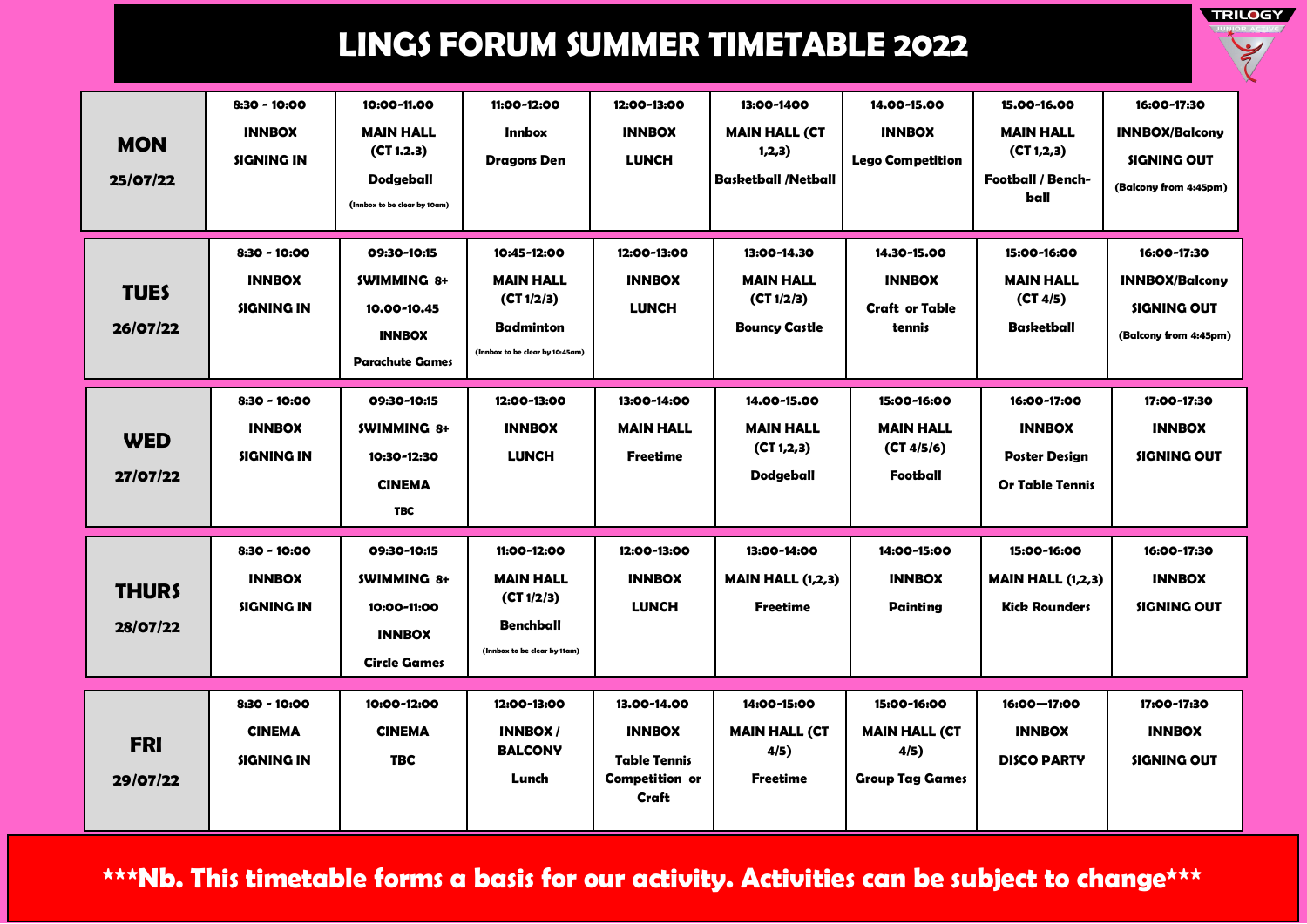**TRILOGY** 

| <b>MON</b><br>25/07/22   | $8:30 - 9:00$<br><b>COFFEEBOX</b><br><b>SIGNING IN</b>                                          | 09.00-10.00<br><b>MAIN HALL</b><br>(CT 3/4)<br><b>Dodgeball</b> | 10.00-11.00<br><b>COFFEEBOX</b><br><b>Craft - Poster</b><br>Design                          | 11.00-12.00<br><b>MAIN HALL (3,4)</b><br><b>Benchball</b>               | 12.00-13.00<br><b>COFFEEBOX</b><br>Lunch                                        | 13.00-14.00<br><b>MAIN HALL (3,4)</b><br><b>Group Tag Games</b>   | 14.00-15.00<br><b>COFFEEBOX</b><br><b>Dragons Den</b><br>Challenge | 15.00-16.00<br><b>MAIN HALL (3,4)</b><br><b>Hockey</b>               | 16.00-17:30<br><b>COFFEEBOX</b><br>Quiz &<br><b>SIGNING OUT</b>     |
|--------------------------|-------------------------------------------------------------------------------------------------|-----------------------------------------------------------------|---------------------------------------------------------------------------------------------|-------------------------------------------------------------------------|---------------------------------------------------------------------------------|-------------------------------------------------------------------|--------------------------------------------------------------------|----------------------------------------------------------------------|---------------------------------------------------------------------|
| <b>TUES</b><br>26/07/22  | $8:30 - 9:00$<br><b>COFFEEBOX</b><br><b>SIGNING IN</b><br>09.00-09.45<br><b>MAIN HALL (3,4)</b> | 10.00-11.00<br><b>COFFEEBOX</b><br><b>Lego Competition</b>      | 11:00-12:00<br><b>MAIN HALL</b><br>(CI 1/2)<br>Football                                     | 12:00-13:00<br><b>COFFEEBOX</b><br><b>LUNCH</b>                         | 13:00-14:00<br><b>MAIN HALL</b><br>(CTS1/2)<br><b>Basketball / Net-</b><br>ball | 14:00-15:00<br><b>MAIN HALL</b><br>(CTS 1/2)<br>Dodgeball         | 15.00-16.30<br><b>COFFEEBOX</b><br>Film                            | 16:30-17:00<br><b>COFFEEBOX</b><br><b>Bingo</b>                      | 17:00-17:30<br><b>COFFEEBOX</b><br>SIGNING OUT                      |
| <b>WED</b><br>27/07/22   | $8:30 - 9:30$<br><b>MAIN HALL</b><br><b>SIGNING IN</b>                                          | 09.00-10.00<br><b>MAIN HALL (1,2)</b><br><b>Basketball</b>      | 10.00-11.00<br><b>MAIN HALL</b><br>(CI 1/2)<br><b>Relay Races</b><br>(out of hall by 10:45) | 11:00-12:00<br><b>OUTSIDE</b><br><b>Circle Games</b>                    | 12:00-13:00<br><b>MAIN HALL</b><br><b>LUNCH</b>                                 | 13:00-14:00<br><b>MAIN HALL</b><br>(CT 3/4)<br><b>Party Games</b> | 14:00-15:00<br><b>COFFEEBOX</b><br>Film                            | 15:00-16:30<br><b>MAIN HALL</b><br>(CT 3, 4)<br><b>Bouncy Castle</b> | 16:30-17:30<br><b>MAIN HALL</b><br><b>SIGNNG OUT</b>                |
| <b>THURS</b><br>28/07/22 | 8:30 - 09.30<br><b>COFFEEBOX</b><br><b>SIGNING IN</b>                                           | 09:30-11:00<br><b>COFFEEBOX</b><br>Film                         | 11:00-12:00<br><b>OUTSIDE</b><br><b>Free time</b>                                           | 12:00-13:00<br><b>COFFEEBOX</b><br><b>LUNCH</b>                         | 13:00-14:00<br><b>MAIN HALL</b><br>(CI 3/4)<br>Football                         | 14:00-15:00<br><b>MAIN HALL (3,4)</b><br><b>Dodgeball</b>         | 15:00-16:00<br><b>MAIN HALL</b><br>(CT 3, 4)<br><b>Rounders</b>    | 16:00-17:00<br><b>COFFEEBOX</b><br>Craft - Design your<br>own        | 17:00-17:30<br><b>COFFEEBOX</b><br><b>SIGNING OUT</b>               |
| <b>FRI</b><br>29/07/22   | 8:30 - 09.00<br><b>COFFEEBOX</b><br><b>SIGNING IN</b>                                           | 09.00-10.00<br><b>MAIN HALL</b><br>(CT 1/2)<br>Dodgeball        | 10.00-11.00<br><b>MAIN HALL</b><br>(CI 1/2)<br><b>Basketball by</b><br><b>Numbers</b>       | 11.00-12.00<br><b>COFFEEBOX</b><br><b>Craft - Free</b><br><b>Choice</b> | 12.00-13.00<br><b>COFFEEBOX</b><br><b>LUNCH</b>                                 | 13.00-14.00<br><b>MAIN HALL</b><br>(CI 1, 2)                      | 14.00-15.00<br><b>COFFEEBOX</b><br><b>Talent Show</b>              | 15.00-16.00<br><b>MAIN HALL (1,2)</b><br><b>Party Games / Disco</b>  | 16.00-17:30<br><b>COFFEEBOX</b><br>Freetime &<br><b>SIGNING OUT</b> |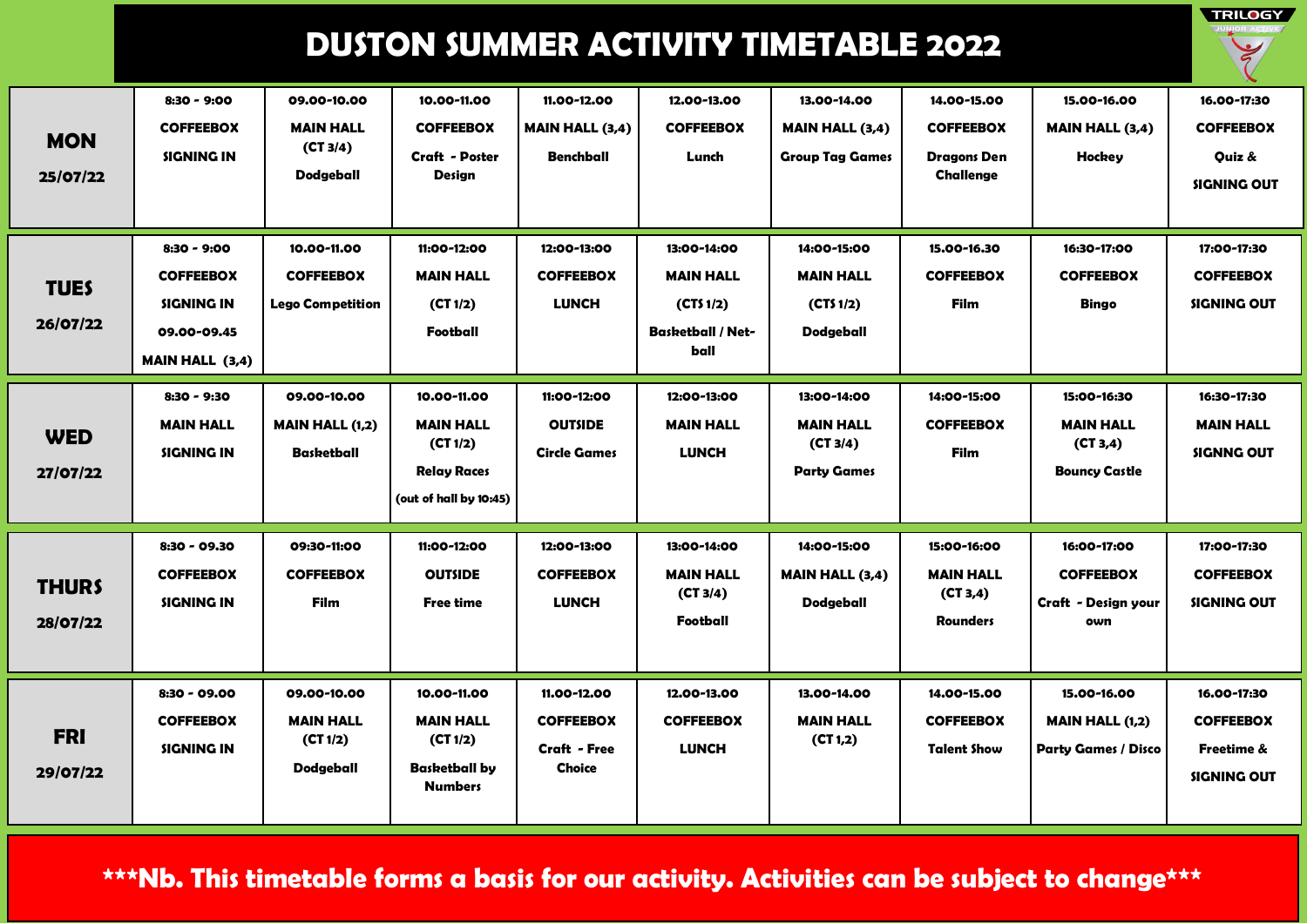

| <b>MON</b><br>01/08/22   | 8:30 - 10:00<br><b>INNBOX</b><br><b>SIGNING IN</b> | 10:00-11.00<br><b>MAIN HALL</b><br>(CT 1.2.3)<br><b>Dodgeball</b><br>(Innbox to be clear by 10am) | 11:00-12:00<br><b>Innbox</b><br><b>Dragons Den</b>                                                   | 12:00-13:00<br><b>INNBOX</b><br><b>LUNCH</b>                                   | 13:00-1400<br><b>MAIN HALL (CT</b><br>1,2,3)<br><b>Basketball /Netball</b> | 14.00-15.00<br><b>INNBOX</b><br><b>Lego Competition</b>               | 15.00-16.00<br><b>MAIN HALL</b><br>(CI 1, 2, 3)<br><b>Football / Bench-</b><br>ball | 16:00-17:30<br><b>INNBOX/Balcony</b><br>SIGNING OUT<br>(Balcony from 4:45pm) |
|--------------------------|----------------------------------------------------|---------------------------------------------------------------------------------------------------|------------------------------------------------------------------------------------------------------|--------------------------------------------------------------------------------|----------------------------------------------------------------------------|-----------------------------------------------------------------------|-------------------------------------------------------------------------------------|------------------------------------------------------------------------------|
| <b>TUES</b><br>02/08/22  | 8:30 - 10:00<br><b>INNBOX</b><br><b>SIGNING IN</b> | 09:30-10:15<br><b>SWIMMING 8+</b><br>10.00-10.45<br><b>INNBOX</b><br><b>Parachute Games</b>       | 10:45-12:00<br><b>MAIN HALL</b><br>(CT 1/2/3)<br><b>Badminton</b><br>(Innbox to be clear by 10:45am) | 12:00-13:00<br><b>INNBOX</b><br><b>LUNCH</b>                                   | 13:00-14.30<br><b>MAIN HALL</b><br>(CI 1/2/3)<br><b>Bouncy Castle</b>      | 14.30-15.00<br><b>INNBOX</b><br><b>Craft or Table</b><br>tennis       | 15:00-16:00<br><b>MAIN HALL</b><br>(CT 4/5)<br><b>Basketball</b>                    | 16:00-17:30<br><b>INNBOX/Balcony</b><br>SIGNING OUT<br>(Balcony from 4:45pm) |
| <b>WED</b><br>03/08/22   | 8:30 - 10:00<br><b>INNBOX</b><br><b>SIGNING IN</b> | 09:30-10:15<br><b>SWIMMING 8+</b><br>10:30-12:30<br><b>CINEMA</b><br><b>TBC</b>                   | 12:00-13:00<br><b>INNBOX</b><br><b>LUNCH</b>                                                         | 13:00-14:00<br><b>MAIN HALL</b><br><b>Freetime</b>                             | 14.00-15.00<br><b>MAIN HALL</b><br>(CT 1, 2, 3)<br><b>Dodgeball</b>        | 15:00-16:00<br><b>MAIN HALL</b><br>(CT 4/5/6)<br>Football             | 16:00-17:00<br><b>INNBOX</b><br><b>Poster Design</b><br><b>Or Table Tennis</b>      | 17:00-17:30<br><b>INNBOX</b><br>SIGNING OUT                                  |
| <b>THURS</b><br>04/08/22 | 8:30 - 10:00<br><b>INNBOX</b><br><b>SIGNING IN</b> | 09:30-10:15<br><b>SWIMMING 8+</b><br>10:00-11:00<br><b>INNBOX</b><br><b>Circle Games</b>          | 11:00-12:00<br><b>MAIN HALL</b><br>(CI 1/2/3)<br><b>Benchball</b><br>(Innbox to be clear by 11am)    | 12:00-13:00<br><b>INNBOX</b><br><b>LUNCH</b>                                   | 13:00-14:00<br><b>MAIN HALL (1,2,3)</b><br><b>Freetime</b>                 | 14:00-15:00<br><b>INNBOX</b><br><b>Painting</b>                       | 15:00-16:00<br><b>MAIN HALL (1,2,3)</b><br><b>Kick Rounders</b>                     | 16:00-17:30<br><b>INNBOX</b><br><b>SIGNING OUT</b>                           |
| <b>FRI</b><br>05/08/22   | 8:30 - 10:00<br><b>CINEMA</b><br><b>SIGNING IN</b> | 10:00-12:00<br><b>CINEMA</b><br><b>TBC</b>                                                        | 12:00-13:00<br><b>INNBOX/</b><br><b>BALCONY</b><br>Lunch                                             | 13.00-14.00<br><b>INNBOX</b><br><b>Table Tennis</b><br>Competition or<br>Craft | 14:00-15:00<br><b>MAIN HALL (CT</b><br>4/5)<br><b>Freetime</b>             | 15:00-16:00<br><b>MAIN HALL (CT</b><br>4/5)<br><b>Group Tag Games</b> | 16:00-17:00<br><b>INNBOX</b><br><b>DISCO PARTY</b>                                  | 17:00-17:30<br><b>INNBOX</b><br><b>SIGNING OUT</b>                           |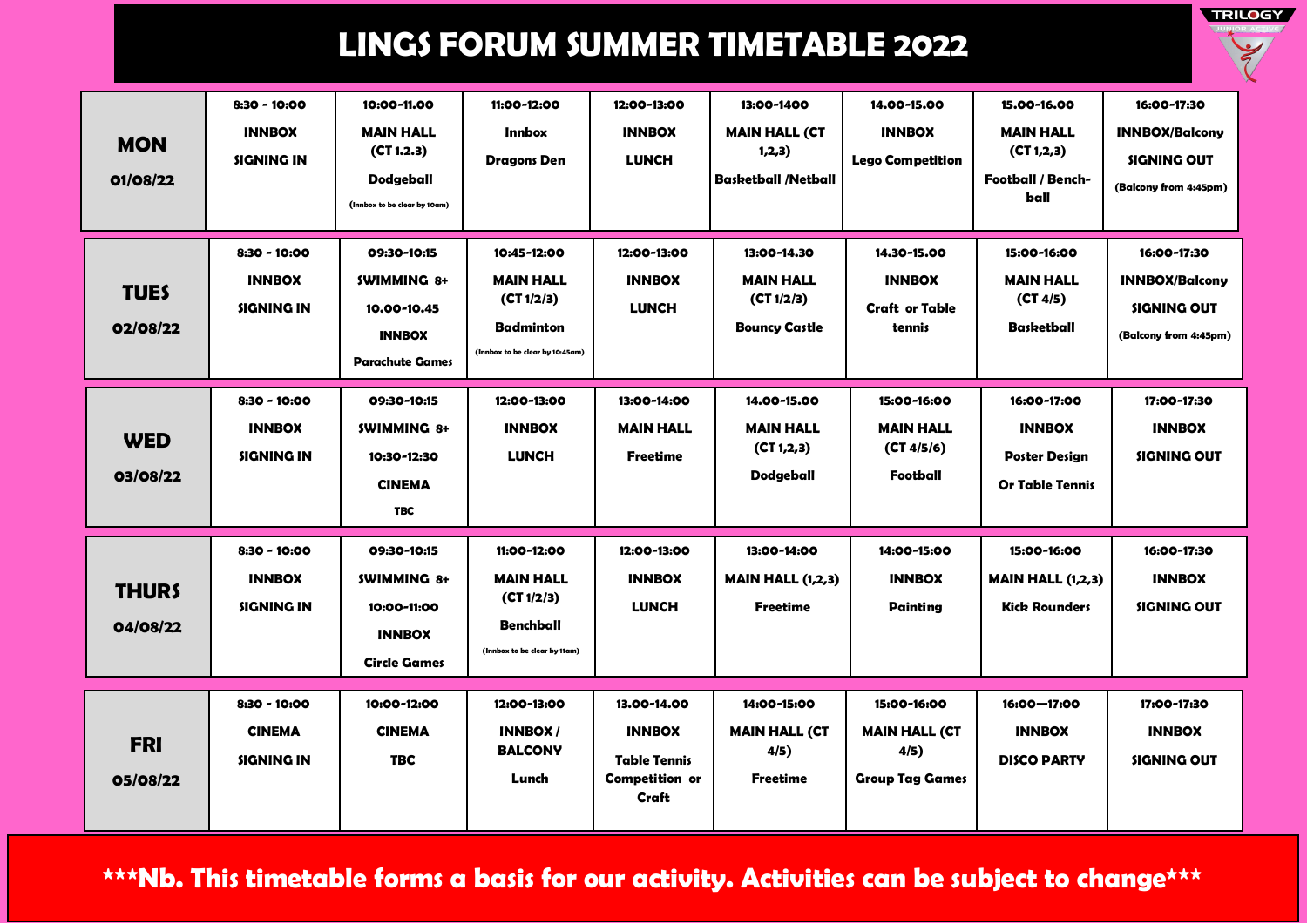**TRILOGY** 

| <b>MON</b><br>1/08/22   | $8:30 - 9:00$<br><b>COFFEEBOX</b><br><b>SIGNING IN</b>                                          | 09.00-10.00<br><b>MAIN HALL</b><br>(CT 3/4)<br><b>Dodgeball</b> | 10.00-11.00<br><b>COFFEEBOX</b><br><b>Craft - Poster</b><br><b>Design</b>                   | 11.00-12.00<br><b>MAIN HALL (3,4)</b><br>Benchball                      | 12.00-13.00<br><b>COFFEEBOX</b><br>Lunch                                        | 13.00-14.00<br><b>MAIN HALL (3,4)</b><br><b>Group Tag Games</b>   | 14.00-15.00<br><b>COFFEEBOX</b><br><b>Dragons Den</b><br><b>Challenge</b> | 15.00-16.00<br><b>MAIN HALL (3,4)</b><br>Hockey                      | 16.00-17:30<br><b>COFFEEBOX</b><br>Quiz &<br><b>SIGNING OUT</b> |
|-------------------------|-------------------------------------------------------------------------------------------------|-----------------------------------------------------------------|---------------------------------------------------------------------------------------------|-------------------------------------------------------------------------|---------------------------------------------------------------------------------|-------------------------------------------------------------------|---------------------------------------------------------------------------|----------------------------------------------------------------------|-----------------------------------------------------------------|
| <b>TUES</b><br>2/08/22  | $8:30 - 9:00$<br><b>COFFEEBOX</b><br><b>SIGNING IN</b><br>09.00-09.45<br><b>MAIN HALL (3,4)</b> | 10.00-11.00<br><b>COFFEEBOX</b><br><b>Lego Competition</b>      | 11:00-12:00<br><b>MAIN HALL</b><br>(CT 1/2)<br>Football                                     | 12:00-13:00<br><b>COFFEEBOX</b><br><b>LUNCH</b>                         | 13:00-14:00<br><b>MAIN HALL</b><br>(CTS1/2)<br><b>Basketball / Net-</b><br>ball | 14:00-15:00<br><b>MAIN HALL</b><br>(CTS 1/2)<br><b>Dodgeball</b>  | 15.00-16.30<br><b>COFFEEBOX</b><br><b>Film</b>                            | 16:30-17:00<br><b>COFFEEBOX</b><br><b>Bingo</b>                      | 17:00-17:30<br><b>COFFEEBOX</b><br>SIGNING OUT                  |
| <b>WED</b><br>3/08/22   | $8:30 - 9:30$<br><b>MAIN HALL</b><br><b>SIGNING IN</b>                                          | 09.00-10.00<br><b>MAIN HALL (1,2)</b><br><b>Basketball</b>      | 10.00-11.00<br><b>MAIN HALL</b><br>(CI 1/2)<br><b>Relay Races</b><br>(out of hall by 10:45) | 11:00-12:00<br><b>OUTSIDE</b><br><b>Circle Games</b>                    | 12:00-13:00<br><b>MAIN HALL</b><br><b>LUNCH</b>                                 | 13:00-14:00<br><b>MAIN HALL</b><br>(CT 3/4)<br><b>Party Games</b> | 14:00-15:00<br><b>COFFEEBOX</b><br>Film                                   | 15:00-16:30<br><b>MAIN HALL</b><br>(CT 3, 4)<br><b>Bouncy Castle</b> | 16:30-17:30<br><b>MAIN HALL</b><br><b>SIGNNG OUT</b>            |
| <b>THURS</b><br>4/08/22 | 8:30 - 09.30<br><b>COFFEEBOX</b><br><b>SIGNING IN</b>                                           | 09:30-11:00<br><b>COFFEEBOX</b><br>Film                         | 11:00-12:00<br><b>OUTSIDE</b><br><b>Free time</b>                                           | 12:00-13:00<br><b>COFFEEBOX</b><br><b>LUNCH</b>                         | 13:00-14:00<br><b>MAIN HALL</b><br>(CT 3/4)<br>Football                         | 14:00-15:00<br><b>MAIN HALL (3,4)</b><br><b>Dodgeball</b>         | 15:00-16:00<br><b>MAIN HALL</b><br>(CT 3, 4)<br><b>Rounders</b>           | 16:00-17:00<br><b>COFFEEBOX</b><br>Craft - Design your<br>own        | 17:00-17:30<br><b>COFFEEBOX</b><br>SIGNING OUT                  |
| <b>FRI</b><br>5/08/22   | 8:30 - 09.00<br><b>COFFEEBOX</b><br><b>SIGNING IN</b>                                           | 09.00-10.00<br><b>MAIN HALL</b><br>(CI 1/2)<br><b>Dodgeball</b> | 10.00-11.00<br><b>MAIN HALL</b><br>(CT 1/2)<br><b>Basketball by</b><br><b>Numbers</b>       | 11.00-12.00<br><b>COFFEEBOX</b><br><b>Craft - Free</b><br><b>Choice</b> | 12.00-13.00<br><b>COFFEEBOX</b><br><b>LUNCH</b>                                 | 13.00-14.00<br><b>MAIN HALL</b><br>(CT 1,2)                       | 14.00-15.00<br><b>COFFEEBOX</b><br><b>Talent Show</b>                     | 15.00-16.00<br><b>MAIN HALL (1,2)</b><br><b>Party Games / Disco</b>  | 16.00-17:30<br><b>COFFEEBOX</b><br>Freetime &<br>SIGNING OUT    |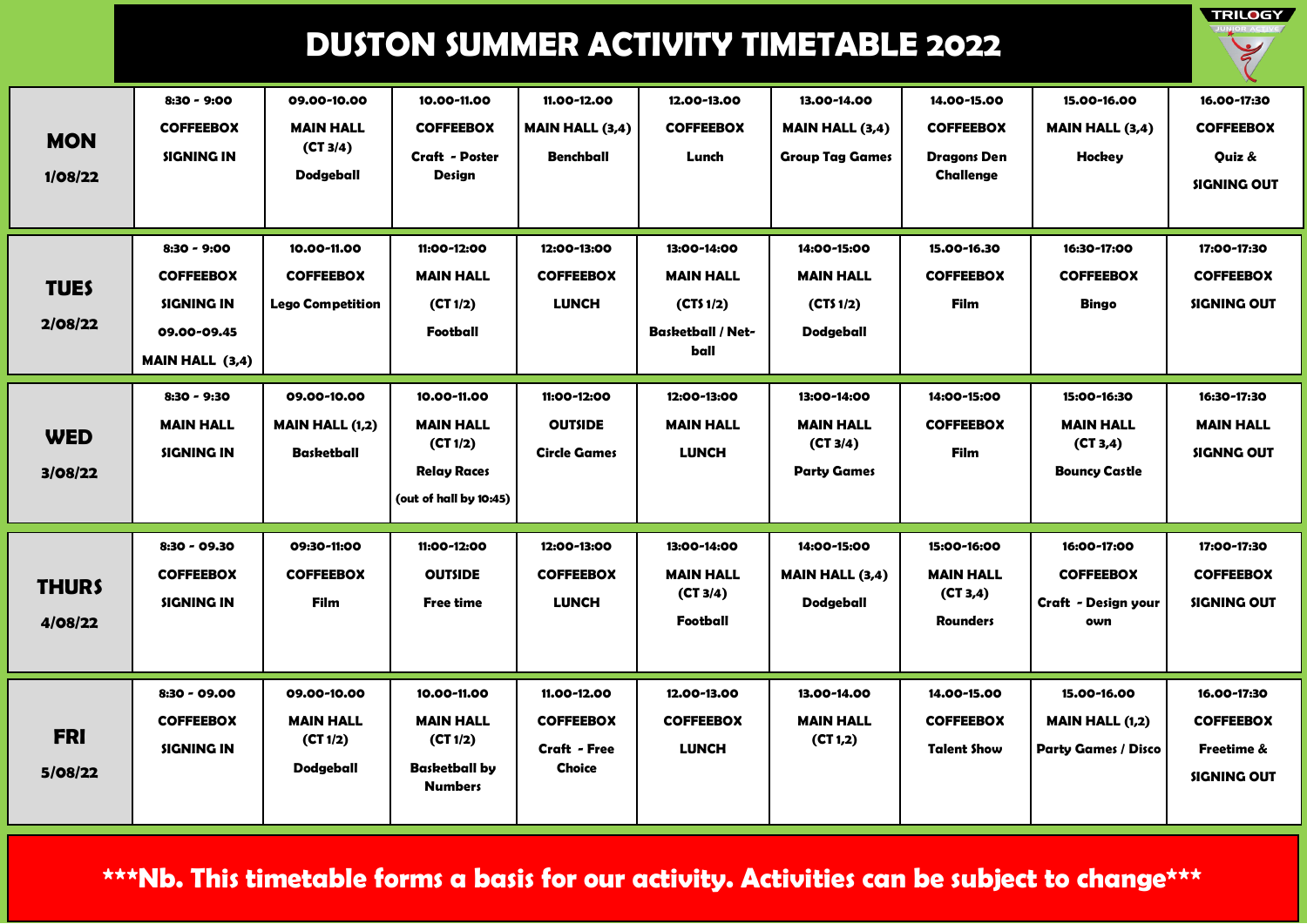

| <b>MON</b><br>08/08/22   | 8:30 - 10:00<br><b>INNBOX</b><br><b>SIGNING IN</b> | 10:00-11.00<br><b>MAIN HALL</b><br>(CT 1.2.3)<br><b>Dodgeball</b><br>(Innbox to be clear by 10am) | 11:00-12:00<br><b>Innbox</b><br><b>Dragons Den</b>                                                   | 12:00-13:00<br><b>INNBOX</b><br><b>LUNCH</b>                                   | 13:00-1400<br><b>MAIN HALL (CT</b><br>1,2,3)<br><b>Basketball /Netball</b> | 14.00-15.00<br><b>INNBOX</b><br><b>Lego Competition</b>               | 15.00-16.00<br><b>MAIN HALL</b><br>(CI 1, 2, 3)<br><b>Football / Bench-</b><br>ball | 16:00-17:30<br><b>INNBOX/Balcony</b><br>SIGNING OUT<br>(Balcony from 4:45pm) |
|--------------------------|----------------------------------------------------|---------------------------------------------------------------------------------------------------|------------------------------------------------------------------------------------------------------|--------------------------------------------------------------------------------|----------------------------------------------------------------------------|-----------------------------------------------------------------------|-------------------------------------------------------------------------------------|------------------------------------------------------------------------------|
| <b>TUES</b><br>09/08/22  | 8:30 - 10:00<br><b>INNBOX</b><br><b>SIGNING IN</b> | 09:30-10:15<br><b>SWIMMING 8+</b><br>10.00-10.45<br><b>INNBOX</b><br><b>Parachute Games</b>       | 10:45-12:00<br><b>MAIN HALL</b><br>(CT 1/2/3)<br><b>Badminton</b><br>(Innbox to be clear by 10:45am) | 12:00-13:00<br><b>INNBOX</b><br><b>LUNCH</b>                                   | 13:00-14.30<br><b>MAIN HALL</b><br>(CI 1/2/3)<br><b>Bouncy Castle</b>      | 14.30-15.00<br><b>INNBOX</b><br><b>Craft or Table</b><br>tennis       | 15:00-16:00<br><b>MAIN HALL</b><br>(CI 4/5)<br><b>Basketball</b>                    | 16:00-17:30<br><b>INNBOX/Balcony</b><br>SIGNING OUT<br>(Balcony from 4:45pm) |
| <b>WED</b><br>10/08/22   | 8:30 - 10:00<br><b>INNBOX</b><br><b>SIGNING IN</b> | 09:30-10:15<br><b>SWIMMING 8+</b><br>10:30-12:30<br><b>CINEMA</b><br><b>TBC</b>                   | 12:00-13:00<br><b>INNBOX</b><br><b>LUNCH</b>                                                         | 13:00-14:00<br><b>MAIN HALL</b><br><b>Freetime</b>                             | 14.00-15.00<br><b>MAIN HALL</b><br>(CT 1, 2, 3)<br><b>Dodgeball</b>        | 15:00-16:00<br><b>MAIN HALL</b><br>(CT 4/5/6)<br>Football             | 16:00-17:00<br><b>INNBOX</b><br><b>Poster Design</b><br><b>Or Table Tennis</b>      | 17:00-17:30<br><b>INNBOX</b><br>SIGNING OUT                                  |
| <b>THURS</b><br>11/08/22 | 8:30 - 10:00<br><b>INNBOX</b><br><b>SIGNING IN</b> | 09:30-10:15<br><b>SWIMMING 8+</b><br>10:00-11:00<br><b>INNBOX</b><br><b>Circle Games</b>          | 11:00-12:00<br><b>MAIN HALL</b><br>(CI 1/2/3)<br><b>Benchball</b><br>(Innbox to be clear by 11am)    | 12:00-13:00<br><b>INNBOX</b><br><b>LUNCH</b>                                   | 13:00-14:00<br><b>MAIN HALL (1,2,3)</b><br><b>Freetime</b>                 | 14:00-15:00<br><b>INNBOX</b><br><b>Painting</b>                       | 15:00-16:00<br><b>MAIN HALL (1,2,3)</b><br><b>Kick Rounders</b>                     | 16:00-17:30<br><b>INNBOX</b><br><b>SIGNING OUT</b>                           |
| <b>FRI</b><br>12/08/22   | 8:30 - 10:00<br><b>CINEMA</b><br><b>SIGNING IN</b> | 10:00-12:00<br><b>CINEMA</b><br><b>TBC</b>                                                        | 12:00-13:00<br><b>INNBOX/</b><br><b>BALCONY</b><br>Lunch                                             | 13.00-14.00<br><b>INNBOX</b><br><b>Table Tennis</b><br>Competition or<br>Craft | 14:00-15:00<br><b>MAIN HALL (CT</b><br>4/5)<br><b>Freetime</b>             | 15:00-16:00<br><b>MAIN HALL (CT</b><br>4/5)<br><b>Group Tag Games</b> | 16:00-17:00<br><b>INNBOX</b><br><b>DISCO PARTY</b>                                  | 17:00-17:30<br><b>INNBOX</b><br><b>SIGNING OUT</b>                           |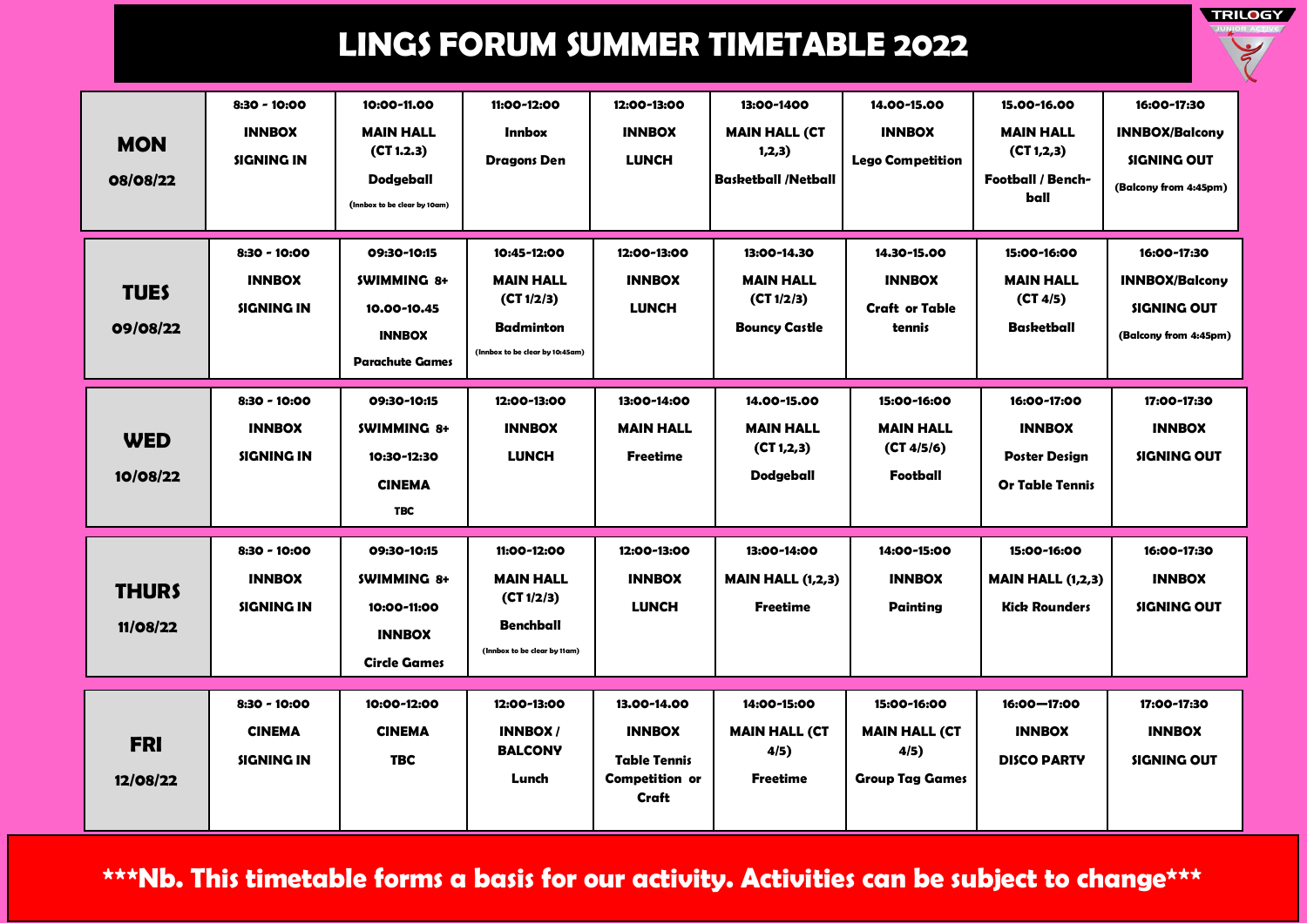**TRILOGY** 

| <b>MON</b><br>8/08/22    | $8:30 - 9:00$<br><b>COFFEEBOX</b><br><b>SIGNING IN</b>                                        | 09.00-10.00<br><b>MAIN HALL</b><br>(CT 3/4)<br><b>Dodgeball</b> | 10.00-11.00<br><b>COFFEEBOX</b><br><b>Craft - Poster</b><br>Design                          | 11.00-12.00<br><b>MAIN HALL (3,4)</b><br><b>Benchball</b>               | 12.00-13.00<br><b>COFFEEBOX</b><br>Lunch                                         | 13.00-14.00<br><b>MAIN HALL (3,4)</b><br><b>Group Tag Games</b>   | 14.00-15.00<br><b>COFFEEBOX</b><br><b>Dragons Den</b><br>Challenge | 15.00-16.00<br><b>MAIN HALL (3,4)</b><br><b>Hockey</b>               | 16.00-17:30<br><b>COFFEEBOX</b><br>Quiz &<br><b>SIGNING OUT</b> |
|--------------------------|-----------------------------------------------------------------------------------------------|-----------------------------------------------------------------|---------------------------------------------------------------------------------------------|-------------------------------------------------------------------------|----------------------------------------------------------------------------------|-------------------------------------------------------------------|--------------------------------------------------------------------|----------------------------------------------------------------------|-----------------------------------------------------------------|
| <b>TUES</b><br>9/08/22   | 8:30 - 9:00<br><b>COFFEEBOX</b><br><b>SIGNING IN</b><br>09.00-09.45<br><b>MAIN HALL (3,4)</b> | 10.00-11.00<br><b>COFFEEBOX</b><br><b>Lego Competition</b>      | 11:00-12:00<br><b>MAIN HALL</b><br>(CI 1/2)<br>Football                                     | 12:00-13:00<br><b>COFFEEBOX</b><br><b>LUNCH</b>                         | 13:00-14:00<br><b>MAIN HALL</b><br>(CTS 1/2)<br><b>Basketball / Net-</b><br>ball | 14:00-15:00<br><b>MAIN HALL</b><br>(CTS 1/2)<br><b>Dodgeball</b>  | 15.00-16.30<br><b>COFFEEBOX</b><br>Film                            | 16:30-17:00<br><b>COFFEEBOX</b><br><b>Bingo</b>                      | 17:00-17:30<br><b>COFFEEBOX</b><br><b>SIGNING OUT</b>           |
| <b>WED</b><br>10/08/22   | $8:30 - 9:30$<br><b>MAIN HALL</b><br><b>SIGNING IN</b>                                        | 09.00-10.00<br><b>MAIN HALL (1,2)</b><br><b>Basketball</b>      | 10.00-11.00<br><b>MAIN HALL</b><br>(CI 1/2)<br><b>Relay Races</b><br>(out of hall by 10:45) | 11:00-12:00<br><b>OUTSIDE</b><br><b>Circle Games</b>                    | 12:00-13:00<br><b>MAIN HALL</b><br><b>LUNCH</b>                                  | 13:00-14:00<br><b>MAIN HALL</b><br>(CT 3/4)<br><b>Party Games</b> | 14:00-15:00<br><b>COFFEEBOX</b><br><b>Film</b>                     | 15:00-16:30<br><b>MAIN HALL</b><br>(CT 3, 4)<br><b>Bouncy Castle</b> | 16:30-17:30<br><b>MAIN HALL</b><br><b>SIGNNG OUT</b>            |
| <b>THURS</b><br>11/08/22 | 8:30 - 09.30<br><b>COFFEEBOX</b><br><b>SIGNING IN</b>                                         | 09:30-11:00<br><b>COFFEEBOX</b><br>Film                         | 11:00-12:00<br><b>OUTSIDE</b><br><b>Free time</b>                                           | 12:00-13:00<br><b>COFFEEBOX</b><br><b>LUNCH</b>                         | 13:00-14:00<br><b>MAIN HALL</b><br>(CT 3/4)<br>Football                          | 14:00-15:00<br><b>MAIN HALL (3,4)</b><br><b>Dodgeball</b>         | 15:00-16:00<br><b>MAIN HALL</b><br>(CT 3, 4)<br><b>Rounders</b>    | 16:00-17:00<br><b>COFFEEBOX</b><br>Craft - Design your<br>own        | 17:00-17:30<br><b>COFFEEBOX</b><br>SIGNING OUT                  |
| <b>FRI</b><br>12/08/22   | 8:30 - 09.00<br><b>COFFEEBOX</b><br><b>SIGNING IN</b>                                         | 09.00-10.00<br><b>MAIN HALL</b><br>(CI 1/2)<br><b>Dodgeball</b> | 10.00-11.00<br><b>MAIN HALL</b><br>(CI 1/2)<br><b>Basketball by</b><br><b>Numbers</b>       | 11.00-12.00<br><b>COFFEEBOX</b><br><b>Craft - Free</b><br><b>Choice</b> | 12.00-13.00<br><b>COFFEEBOX</b><br><b>LUNCH</b>                                  | 13.00-14.00<br><b>MAIN HALL</b><br>(CT 1,2)                       | 14.00-15.00<br><b>COFFEEBOX</b><br><b>Talent Show</b>              | 15.00-16.00<br><b>MAIN HALL (1,2)</b><br><b>Party Games / Disco</b>  | 16.00-17:30<br><b>COFFEEBOX</b><br>Freetime &<br>SIGNING OUT    |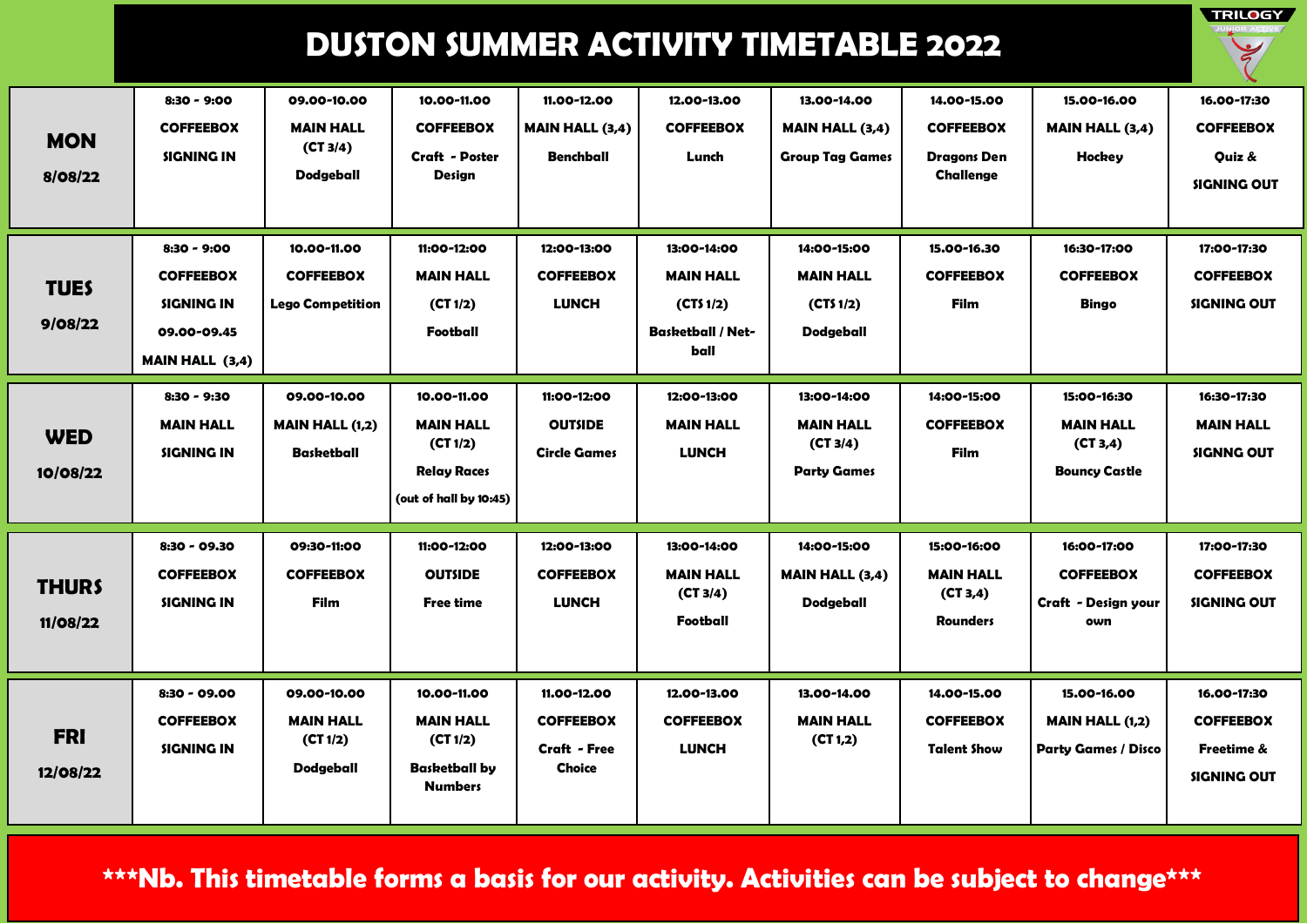

| <b>MON</b><br>15/08/22   | 8:30 - 10:00<br><b>INNBOX</b><br>SIGNING IN          | 10:00-11.00<br><b>MAIN HALL</b><br>(CT 1.2.3)<br><b>Dodgeball</b><br>(Innbox to be clear by 10am) | 11:00-12:00<br><b>Innbox</b><br><b>Dragons Den</b>                                                   | 12:00-13:00<br><b>INNBOX</b><br><b>LUNCH</b>                                   | 13:00-1400<br><b>MAIN HALL (CT</b><br>1,2,3)<br><b>Basketball /Netball</b> | 14.00-15.00<br><b>INNBOX</b><br><b>Lego Competition</b>               | 15.00-16.00<br><b>MAIN HALL</b><br>(CT 1, 2, 3)<br>Football / Bench-<br>ball   | 16:00-17:30<br><b>INNBOX/Balcony</b><br>SIGNING OUT<br>(Balcony from 4:45pm)        |
|--------------------------|------------------------------------------------------|---------------------------------------------------------------------------------------------------|------------------------------------------------------------------------------------------------------|--------------------------------------------------------------------------------|----------------------------------------------------------------------------|-----------------------------------------------------------------------|--------------------------------------------------------------------------------|-------------------------------------------------------------------------------------|
| <b>TUES</b><br>16/08/22  | 8:30 - 10:00<br><b>INNBOX</b><br><b>SIGNING IN</b>   | 09:30-10:15<br><b>SWIMMING 8+</b><br>10.00-10.45<br><b>INNBOX</b><br><b>Parachute Games</b>       | 10:45-12:00<br><b>MAIN HALL</b><br>(CT 1/2/3)<br><b>Badminton</b><br>(Innbox to be clear by 10:45am) | 12:00-13:00<br><b>INNBOX</b><br><b>LUNCH</b>                                   | 13:00-14.30<br><b>MAIN HALL</b><br>(CI1/2/3)<br><b>Bouncy Castle</b>       | 14.30-15.00<br><b>INNBOX</b><br><b>Craft or Table</b><br>tennis       | 15:00-16:00<br><b>MAIN HALL</b><br>(CT 4/5)<br>Basketball                      | 16:00-17:30<br><b>INNBOX/Balcony</b><br><b>SIGNING OUT</b><br>(Balcony from 4:45pm) |
| <b>WED</b><br>17/08/22   | 8:30 - 10:00<br><b>INNBOX</b><br>SIGNING IN          | 09:30-10:15<br><b>SWIMMING 8+</b><br>10:30-12:30<br><b>CINEMA</b><br><b>TBC</b>                   | 12:00-13:00<br><b>INNBOX</b><br><b>LUNCH</b>                                                         | 13:00-14:00<br><b>MAIN HALL</b><br><b>Freetime</b>                             | 14.00-15.00<br><b>MAIN HALL</b><br>(CT 1, 2, 3)<br><b>Dodgeball</b>        | 15:00-16:00<br><b>MAIN HALL</b><br>(CT 4/5/6)<br>Football             | 16:00-17:00<br><b>INNBOX</b><br><b>Poster Design</b><br><b>Or Table Tennis</b> | 17:00-17:30<br><b>INNBOX</b><br>SIGNING OUT                                         |
| <b>THURS</b><br>18/08/22 | $8:30 - 10:00$<br><b>INNBOX</b><br><b>SIGNING IN</b> | 09:30-10:15<br><b>SWIMMING 8+</b><br>10:00-11:00<br><b>INNBOX</b><br><b>Circle Games</b>          | 11:00-12:00<br><b>MAIN HALL</b><br>(CT 1/2/3)<br><b>Benchball</b><br>(Innbox to be clear by 11am)    | 12:00-13:00<br><b>INNBOX</b><br><b>LUNCH</b>                                   | 13:00-14:00<br><b>MAIN HALL (1,2,3)</b><br><b>Freetime</b>                 | 14:00-15:00<br><b>INNBOX</b><br><b>Painting</b>                       | 15:00-16:00<br><b>MAIN HALL (1,2,3)</b><br><b>Kick Rounders</b>                | 16:00-17:30<br><b>INNBOX</b><br><b>SIGNING OUT</b>                                  |
| <b>FRI</b><br>19/08/22   | 8:30 - 10:00<br><b>CINEMA</b><br><b>SIGNING IN</b>   | 10:00-12:00<br><b>CINEMA</b><br><b>TBC</b>                                                        | 12:00-13:00<br><b>INNBOX/</b><br><b>BALCONY</b><br>Lunch                                             | 13.00-14.00<br><b>INNBOX</b><br><b>Table Tennis</b><br>Competition or<br>Craft | 14:00-15:00<br><b>MAIN HALL (CT</b><br>4/5)<br><b>Freetime</b>             | 15:00-16:00<br><b>MAIN HALL (CT</b><br>4/5)<br><b>Group Tag Games</b> | 16:00-17:00<br><b>INNBOX</b><br><b>DISCO PARTY</b>                             | 17:00-17:30<br><b>INNBOX</b><br><b>SIGNING OUT</b>                                  |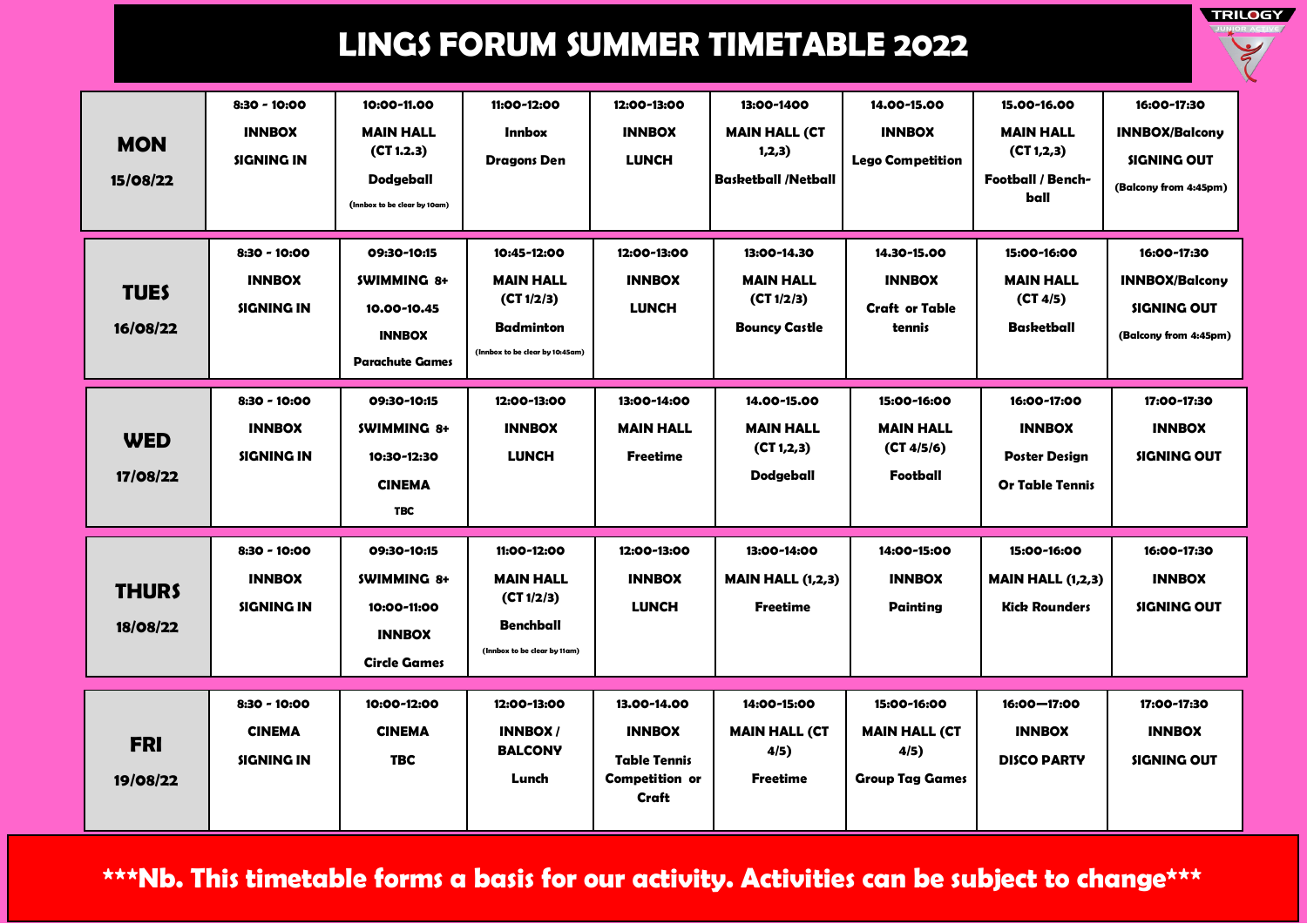**TRILOGY** 

| <b>MON</b><br>15/08/22   | $8:30 - 9:00$<br><b>COFFEEBOX</b><br><b>SIGNING IN</b>                                          | 09.00-10.00<br><b>MAIN HALL</b><br>(CT 3/4)<br><b>Dodgeball</b> | 10.00-11.00<br><b>COFFEEBOX</b><br><b>Craft - Poster</b><br>Design                          | 11.00-12.00<br><b>MAIN HALL (3,4)</b><br>Benchball                      | 12.00-13.00<br><b>COFFEEBOX</b><br>Lunch                                        | 13.00-14.00<br><b>MAIN HALL (3,4)</b><br><b>Group Tag Games</b>   | 14.00-15.00<br><b>COFFEEBOX</b><br>Dragons Den<br>Challenge     | 15.00-16.00<br><b>MAIN HALL (3,4)</b><br>Hockey                     | 16.00-17:30<br><b>COFFEEBOX</b><br>Quiz &<br><b>SIGNING OUT</b>                |
|--------------------------|-------------------------------------------------------------------------------------------------|-----------------------------------------------------------------|---------------------------------------------------------------------------------------------|-------------------------------------------------------------------------|---------------------------------------------------------------------------------|-------------------------------------------------------------------|-----------------------------------------------------------------|---------------------------------------------------------------------|--------------------------------------------------------------------------------|
| <b>TUES</b><br>16/08/22  | $8:30 - 9:00$<br><b>COFFEEBOX</b><br><b>SIGNING IN</b><br>09.00-09.45<br><b>MAIN HALL (3,4)</b> | 10.00-11.00<br><b>COFFEEBOX</b><br><b>Lego Competition</b>      | 11:00-12:00<br><b>MAIN HALL</b><br>(CI 1/2)<br>Football                                     | 12:00-13:00<br><b>COFFEEBOX</b><br><b>LUNCH</b>                         | 13:00-14:00<br><b>MAIN HALL</b><br>(CTS1/2)<br><b>Basketball / Net-</b><br>ball | 14:00-15:00<br><b>MAIN HALL</b><br>(CTS 1/2)<br>Dodgeball         | 15.00-16.30<br><b>COFFEEBOX</b><br><b>Film</b>                  | 16:30-17:00<br><b>COFFEEBOX</b><br><b>Bingo</b>                     | 17:00-17:30<br><b>COFFEEBOX</b><br><b>SIGNING OUT</b>                          |
| <b>WED</b><br>17/08/22   | $8:30 - 9:30$<br><b>MAIN HALL</b><br><b>SIGNING IN</b>                                          | 09.00-10.00<br><b>MAIN HALL (1,2)</b><br><b>Basketball</b>      | 10.00-11.00<br><b>MAIN HALL</b><br>(CI 1/2)<br><b>Relay Races</b><br>(out of hall by 10:45) | 11:00-12:00<br><b>OUTSIDE</b><br><b>Circle Games</b>                    | 12:00-13:00<br><b>MAIN HALL</b><br><b>LUNCH</b>                                 | 13:00-14:00<br><b>MAIN HALL</b><br>(CT 3/4)<br><b>Party Games</b> | 14:00-15:00<br><b>COFFEEBOX</b><br>Film                         | 15:00-16:30<br><b>MAIN HALL</b><br>(CT 3,4)<br><b>Bouncy Castle</b> | 16:30-17:30<br><b>MAIN HALL</b><br><b>SIGNNG OUT</b>                           |
| <b>THURS</b><br>18/08/22 | 8:30 - 09.30<br><b>COFFEEBOX</b><br>SIGNING IN                                                  | 09:30-11:00<br><b>COFFEEBOX</b><br><b>Film</b>                  | 11:00-12:00<br><b>OUTSIDE</b><br><b>Free time</b>                                           | 12:00-13:00<br><b>COFFEEBOX</b><br><b>LUNCH</b>                         | 13:00-14:00<br><b>MAIN HALL</b><br>(CT 3/4)<br>Football                         | 14:00-15:00<br><b>MAIN HALL (3,4)</b><br>Dodgeball                | 15:00-16:00<br><b>MAIN HALL</b><br>(CT 3, 4)<br><b>Rounders</b> | 16:00-17:00<br><b>COFFEEBOX</b><br>Craft - Design your<br>own       | 17:00-17:30<br><b>COFFEEBOX</b><br><b>SIGNING OUT</b>                          |
| <b>FRI</b><br>19/08/22   | $8:30 - 09.00$<br><b>COFFEEBOX</b><br><b>SIGNING IN</b>                                         | 09.00-10.00<br><b>MAIN HALL</b><br>(CT 1/2)<br><b>Dodgeball</b> | 10.00-11.00<br><b>MAIN HALL</b><br>(CI 1/2)<br><b>Basketball by</b><br><b>Numbers</b>       | 11.00-12.00<br><b>COFFEEBOX</b><br><b>Craft - Free</b><br><b>Choice</b> | 12.00-13.00<br><b>COFFEEBOX</b><br><b>LUNCH</b>                                 | 13.00-14.00<br><b>MAIN HALL</b><br>(CT 1,2)                       | 14.00-15.00<br><b>COFFEEBOX</b><br><b>Talent Show</b>           | 15.00-16.00<br><b>MAIN HALL (1,2)</b><br><b>Party Games / Disco</b> | 16.00-17:30<br><b>COFFEEBOX</b><br><b>Freetime &amp;</b><br><b>SIGNING OUT</b> |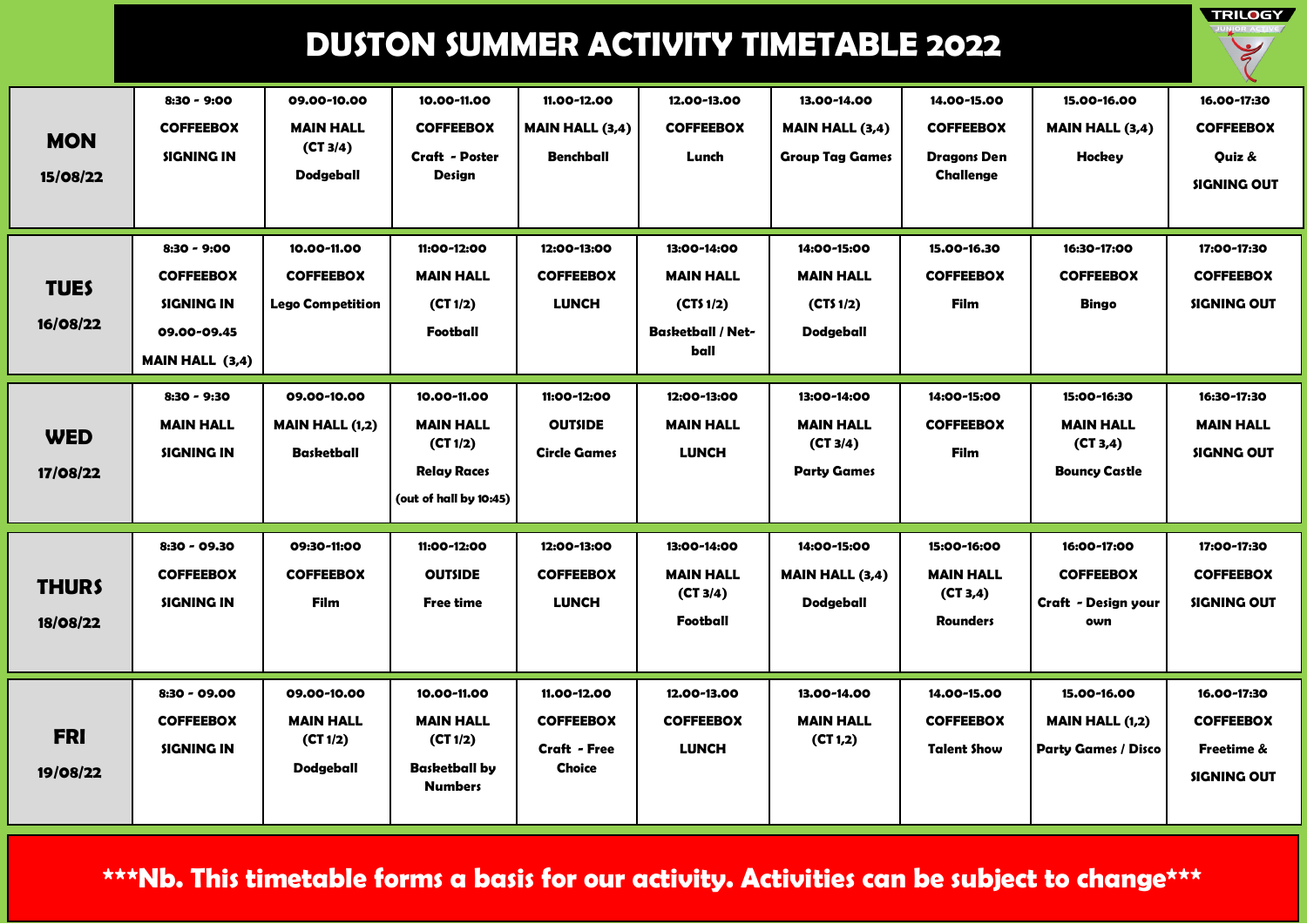

| <b>MON</b><br>22/08/22   | 8:30 - 10:00<br><b>INNBOX</b><br><b>SIGNING IN</b> | 10:00-11.00<br><b>MAIN HALL</b><br>(CT 1.2.3)<br><b>Dodgeball</b><br>(Innbox to be clear by 10am) | 11:00-12:00<br><b>Innbox</b><br><b>Dragons Den</b>                                                   | 12:00-13:00<br><b>INNBOX</b><br><b>LUNCH</b>                                   | 13:00-1400<br><b>MAIN HALL (CT</b><br>1,2,3)<br><b>Basketball /Netball</b> | 14.00-15.00<br><b>INNBOX</b><br><b>Lego Competition</b>               | 15.00-16.00<br><b>MAIN HALL</b><br>(CI 1, 2, 3)<br><b>Football / Bench-</b><br>ball | 16:00-17:30<br><b>INNBOX/Balcony</b><br>SIGNING OUT<br>(Balcony from 4:45pm) |
|--------------------------|----------------------------------------------------|---------------------------------------------------------------------------------------------------|------------------------------------------------------------------------------------------------------|--------------------------------------------------------------------------------|----------------------------------------------------------------------------|-----------------------------------------------------------------------|-------------------------------------------------------------------------------------|------------------------------------------------------------------------------|
| <b>TUES</b><br>23/08/22  | 8:30 - 10:00<br><b>INNBOX</b><br>SIGNING IN        | 09:30-10:15<br><b>SWIMMING 8+</b><br>10.00-10.45<br><b>INNBOX</b><br><b>Parachute Games</b>       | 10:45-12:00<br><b>MAIN HALL</b><br>(CT 1/2/3)<br><b>Badminton</b><br>(Innbox to be clear by 10:45am) | 12:00-13:00<br><b>INNBOX</b><br><b>LUNCH</b>                                   | 13:00-14.30<br><b>MAIN HALL</b><br>(CI 1/2/3)<br><b>Bouncy Castle</b>      | 14.30-15.00<br><b>INNBOX</b><br><b>Craft or Table</b><br>tennis       | 15:00-16:00<br><b>MAIN HALL</b><br>(CI 4/5)<br><b>Basketball</b>                    | 16:00-17:30<br><b>INNBOX/Balcony</b><br>SIGNING OUT<br>(Balcony from 4:45pm) |
| <b>WED</b><br>24/08/22   | 8:30 - 10:00<br><b>INNBOX</b><br><b>SIGNING IN</b> | 09:30-10:15<br><b>SWIMMING 8+</b><br>10:30-12:30<br><b>CINEMA</b><br><b>TBC</b>                   | 12:00-13:00<br><b>INNBOX</b><br><b>LUNCH</b>                                                         | 13:00-14:00<br><b>MAIN HALL</b><br><b>Freetime</b>                             | 14.00-15.00<br><b>MAIN HALL</b><br>(CT 1, 2, 3)<br><b>Dodgeball</b>        | 15:00-16:00<br><b>MAIN HALL</b><br>(CT 4/5/6)<br>Football             | 16:00-17:00<br><b>INNBOX</b><br><b>Poster Design</b><br><b>Or Table Tennis</b>      | 17:00-17:30<br><b>INNBOX</b><br>SIGNING OUT                                  |
| <b>THURS</b><br>25/08/22 | 8:30 - 10:00<br><b>INNBOX</b><br><b>SIGNING IN</b> | 09:30-10:15<br><b>SWIMMING 8+</b><br>10:00-11:00<br><b>INNBOX</b><br><b>Circle Games</b>          | 11:00-12:00<br><b>MAIN HALL</b><br>(CI 1/2/3)<br><b>Benchball</b><br>(Innbox to be clear by 11am)    | 12:00-13:00<br><b>INNBOX</b><br><b>LUNCH</b>                                   | 13:00-14:00<br><b>MAIN HALL (1,2,3)</b><br><b>Freetime</b>                 | 14:00-15:00<br><b>INNBOX</b><br><b>Painting</b>                       | 15:00-16:00<br><b>MAIN HALL (1,2,3)</b><br><b>Kick Rounders</b>                     | 16:00-17:30<br><b>INNBOX</b><br><b>SIGNING OUT</b>                           |
| <b>FRI</b><br>26/08/22   | 8:30 - 10:00<br><b>CINEMA</b><br><b>SIGNING IN</b> | 10:00-12:00<br><b>CINEMA</b><br><b>TBC</b>                                                        | 12:00-13:00<br><b>INNBOX/</b><br><b>BALCONY</b><br>Lunch                                             | 13.00-14.00<br><b>INNBOX</b><br><b>Table Tennis</b><br>Competition or<br>Craft | 14:00-15:00<br><b>MAIN HALL (CT</b><br>4/5)<br><b>Freetime</b>             | 15:00-16:00<br><b>MAIN HALL (CT</b><br>4/5)<br><b>Group Tag Games</b> | 16:00-17:00<br><b>INNBOX</b><br><b>DISCO PARTY</b>                                  | 17:00-17:30<br><b>INNBOX</b><br><b>SIGNING OUT</b>                           |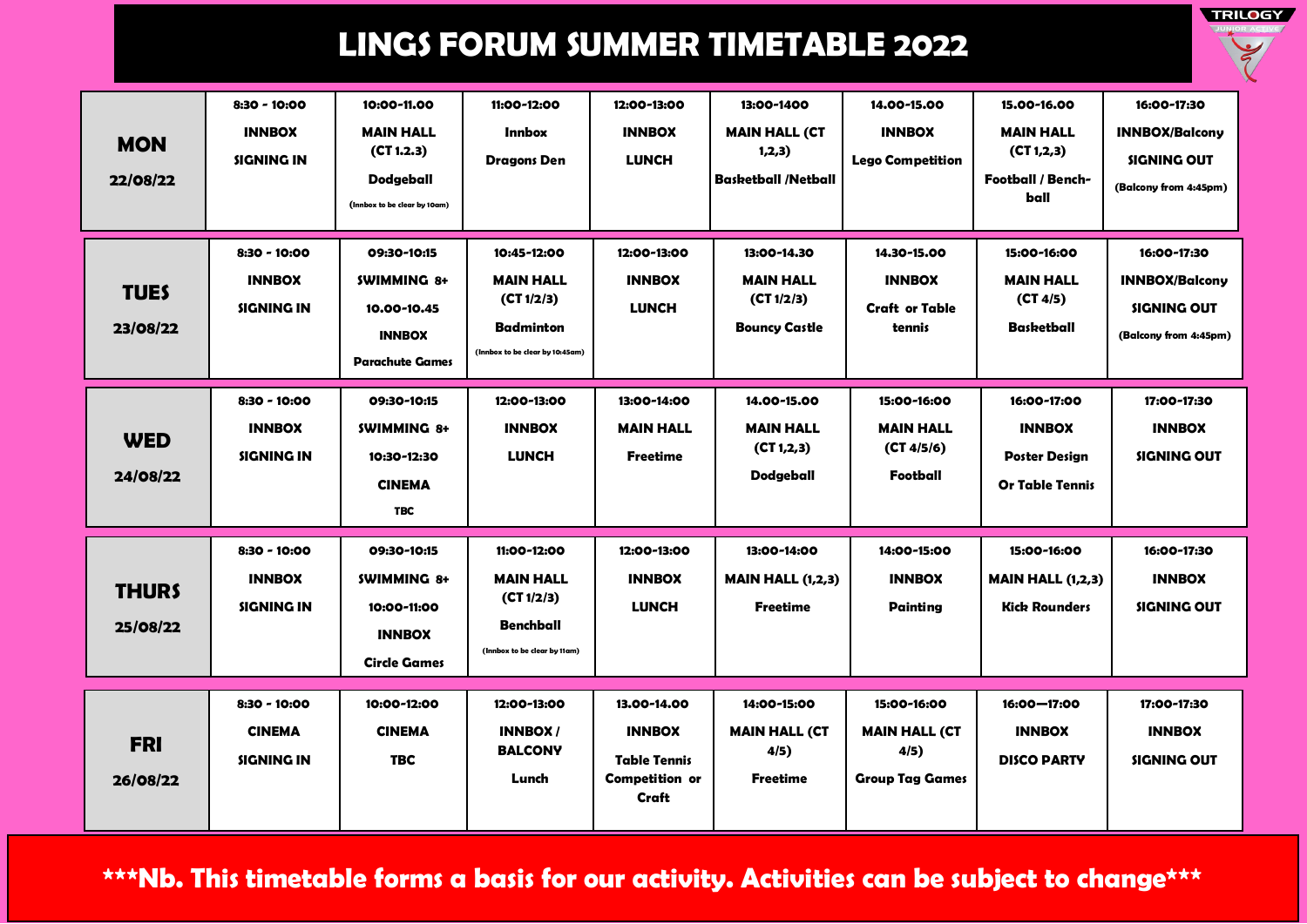**TRILOGY** 

| <b>MON</b><br>22/08/22   | $8:30 - 9:00$<br><b>COFFEEBOX</b><br><b>SIGNING IN</b>                                          | 09.00-10.00<br><b>MAIN HALL</b><br>(CT 3/4)<br><b>Dodgeball</b> | 10.00-11.00<br><b>COFFEEBOX</b><br><b>Craft - Poster</b><br>Design                          | 11.00-12.00<br><b>MAIN HALL (3,4)</b><br><b>Benchball</b>               | 12.00-13.00<br><b>COFFEEBOX</b><br>Lunch                                        | 13.00-14.00<br><b>MAIN HALL (3,4)</b><br><b>Group Tag Games</b>   | 14.00-15.00<br><b>COFFEEBOX</b><br><b>Dragons Den</b><br>Challenge | 15.00-16.00<br><b>MAIN HALL (3,4)</b><br>Hockey                      | 16.00-17:30<br><b>COFFEEBOX</b><br>Quiz &<br><b>SIGNING OUT</b>     |
|--------------------------|-------------------------------------------------------------------------------------------------|-----------------------------------------------------------------|---------------------------------------------------------------------------------------------|-------------------------------------------------------------------------|---------------------------------------------------------------------------------|-------------------------------------------------------------------|--------------------------------------------------------------------|----------------------------------------------------------------------|---------------------------------------------------------------------|
| <b>TUES</b><br>23/08/22  | $8:30 - 9:00$<br><b>COFFEEBOX</b><br><b>SIGNING IN</b><br>09.00-09.45<br><b>MAIN HALL (3,4)</b> | 10.00-11.00<br><b>COFFEEBOX</b><br><b>Lego Competition</b>      | 11:00-12:00<br><b>MAIN HALL</b><br>(CI 1/2)<br>Football                                     | 12:00-13:00<br><b>COFFEEBOX</b><br><b>LUNCH</b>                         | 13:00-14:00<br><b>MAIN HALL</b><br>(CTS1/2)<br><b>Basketball / Net-</b><br>ball | 14:00-15:00<br><b>MAIN HALL</b><br>(CTS 1/2)<br><b>Dodgeball</b>  | 15.00-16.30<br><b>COFFEEBOX</b><br>Film                            | 16:30-17:00<br><b>COFFEEBOX</b><br><b>Bingo</b>                      | 17:00-17:30<br><b>COFFEEBOX</b><br><b>SIGNING OUT</b>               |
| <b>WED</b><br>24/08/22   | $8:30 - 9:30$<br><b>MAIN HALL</b><br><b>SIGNING IN</b>                                          | 09.00-10.00<br><b>MAIN HALL (1,2)</b><br><b>Basketball</b>      | 10.00-11.00<br><b>MAIN HALL</b><br>(CI 1/2)<br><b>Relay Races</b><br>(out of hall by 10:45) | 11:00-12:00<br><b>OUTSIDE</b><br><b>Circle Games</b>                    | 12:00-13:00<br><b>MAIN HALL</b><br><b>LUNCH</b>                                 | 13:00-14:00<br><b>MAIN HALL</b><br>(CT 3/4)<br><b>Party Games</b> | 14:00-15:00<br><b>COFFEEBOX</b><br>Film                            | 15:00-16:30<br><b>MAIN HALL</b><br>(CT 3, 4)<br><b>Bouncy Castle</b> | 16:30-17:30<br><b>MAIN HALL</b><br><b>SIGNNG OUT</b>                |
| <b>THURS</b><br>25/08/22 | 8:30 - 09.30<br><b>COFFEEBOX</b><br><b>SIGNING IN</b>                                           | 09:30-11:00<br><b>COFFEEBOX</b><br>Film                         | 11:00-12:00<br><b>OUTSIDE</b><br><b>Free time</b>                                           | 12:00-13:00<br><b>COFFEEBOX</b><br><b>LUNCH</b>                         | 13:00-14:00<br><b>MAIN HALL</b><br>(CT 3/4)<br>Football                         | 14:00-15:00<br><b>MAIN HALL (3,4)</b><br>Dodgeball                | 15:00-16:00<br><b>MAIN HALL</b><br>(CT 3, 4)<br><b>Rounders</b>    | 16:00-17:00<br><b>COFFEEBOX</b><br>Craft - Design your<br>own        | 17:00-17:30<br><b>COFFEEBOX</b><br><b>SIGNING OUT</b>               |
| <b>FRI</b><br>26/08/22   | 8:30 - 09.00<br><b>COFFEEBOX</b><br><b>SIGNING IN</b>                                           | 09.00-10.00<br><b>MAIN HALL</b><br>(CT 1/2)<br><b>Dodgeball</b> | 10.00-11.00<br><b>MAIN HALL</b><br>(CI 1/2)<br><b>Basketball by</b><br><b>Numbers</b>       | 11.00-12.00<br><b>COFFEEBOX</b><br><b>Craft - Free</b><br><b>Choice</b> | 12.00-13.00<br><b>COFFEEBOX</b><br><b>LUNCH</b>                                 | 13.00-14.00<br><b>MAIN HALL</b><br>(CT 1,2)                       | 14.00-15.00<br><b>COFFEEBOX</b><br><b>Talent Show</b>              | 15.00-16.00<br><b>MAIN HALL (1,2)</b><br><b>Party Games / Disco</b>  | 16.00-17:30<br><b>COFFEEBOX</b><br>Freetime &<br><b>SIGNING OUT</b> |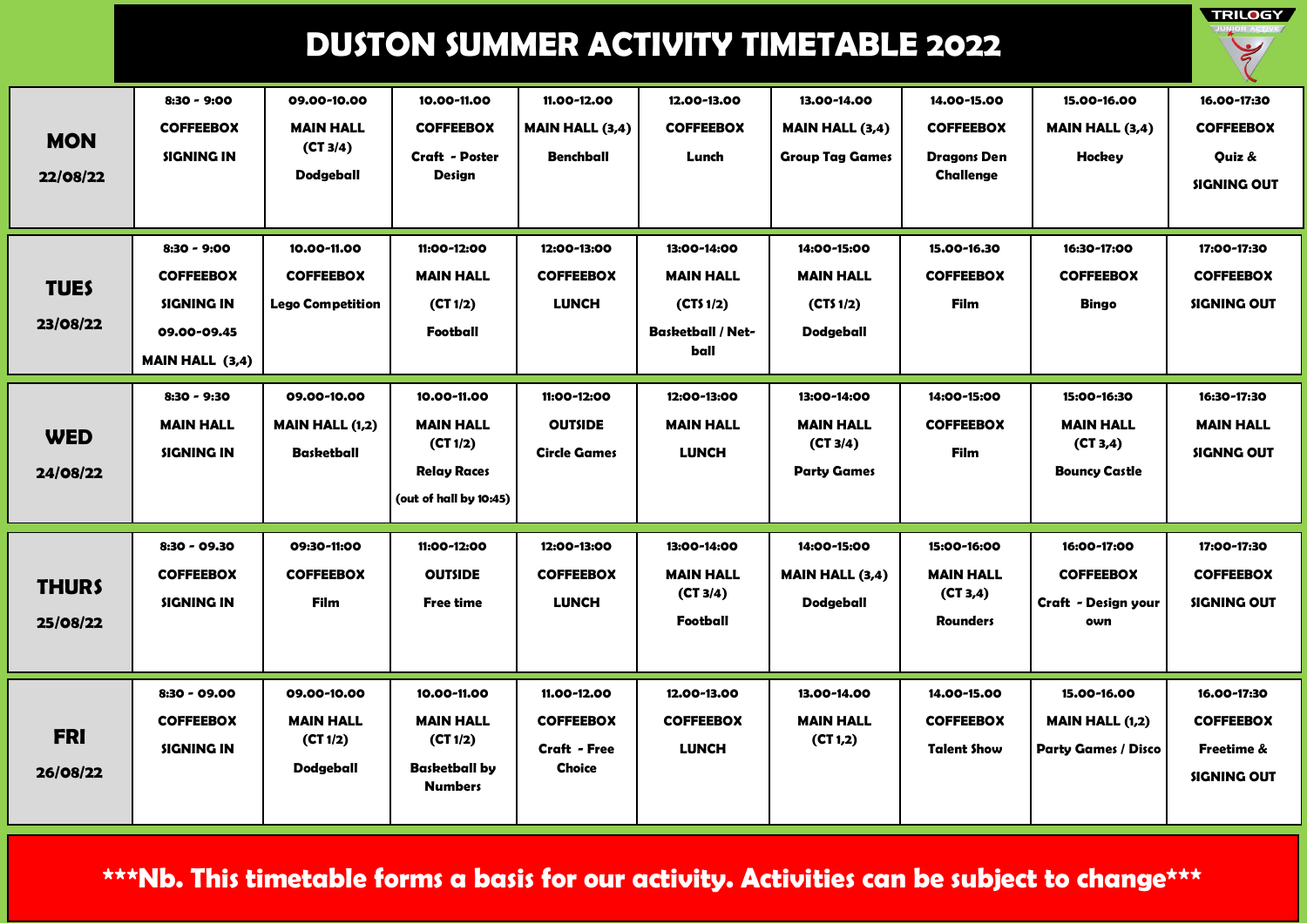

**WED 31/08/22 8:30 - 10:00 INNBOX SIGNING IN 09:30-10:15 SWIMMING 8+ 10:30-12:30 CINEMA TBC 12:00-13:00 INNBOX LUNCH 13:00-14:00 MAIN HALL Freetime 14.00-15.00 MAIN HALL (CT 1,2,3) Dodgeball 15:00-16:00 MAIN HALL (CT 4/5/6) Football 16:00-17:00 INNBOX Poster Design Or Table Tennis 17:00-17:30 INNBOX SIGNING OUT MON 29/08/22 Bank holiday TUES 30/08/22 8:30 - 10:00 INNBOX SIGNING IN 09:30-10:15 SWIMMING 8+ 10.00-10.45 INNBOX Parachute Games 10:45-12:00 MAIN HALL (CT 1/2/3) Badminton (Innbox to be clear by 10:45am) 12:00-13:00 INNBOX LUNCH 13:00-14.30 MAIN HALL (CT 1/2/3) Bouncy Castle 14.30-15.00 INNBOX Craft or Table tennis 15:00-16:00 MAIN HALL (CT 4/5) Basketball 16:00-17:30 INNBOX/Balcony SIGNING OUT (Balcony from 4:45pm)**